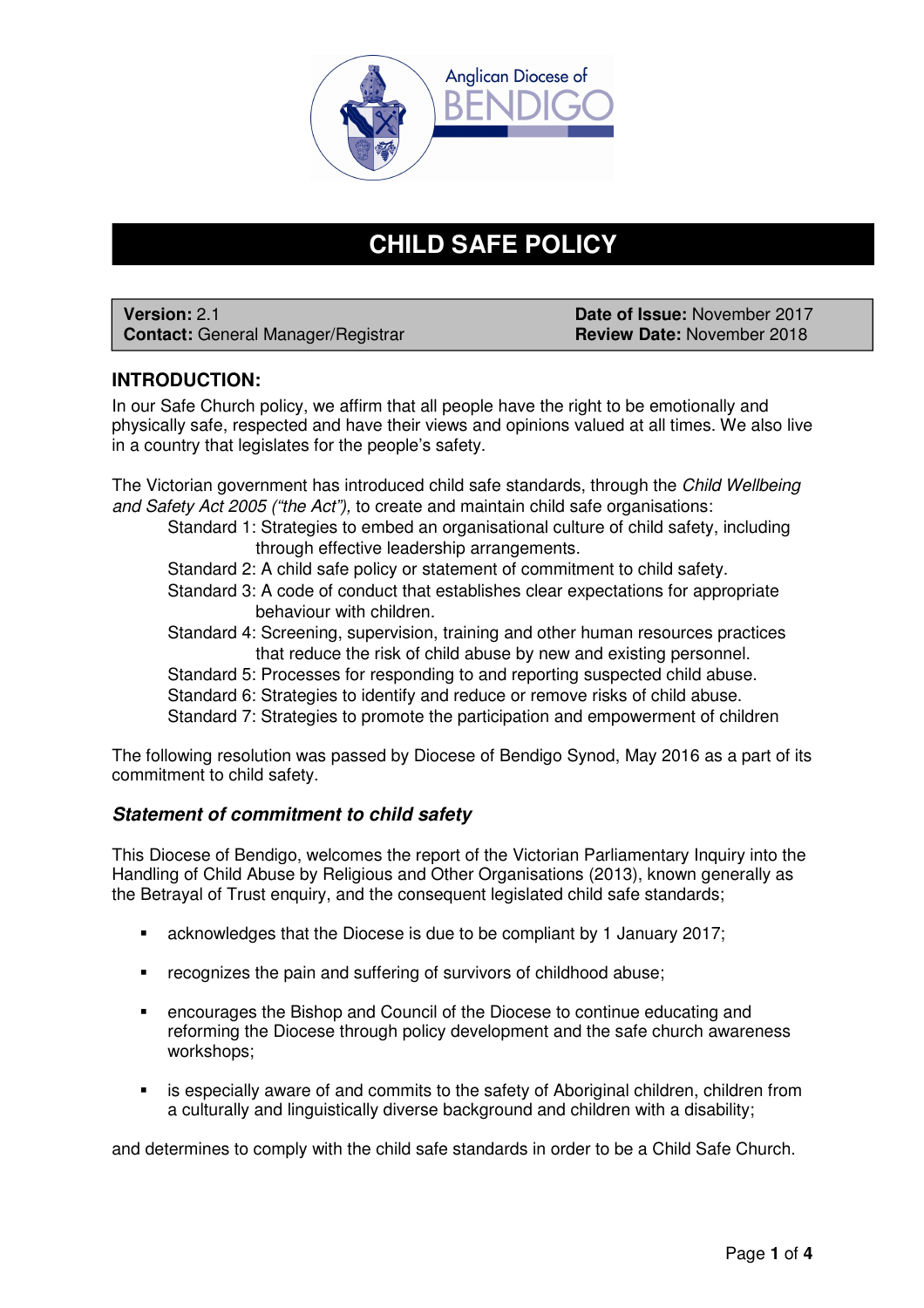# **OUR POLICY AIMS TO:**

The intention of this policy is two-fold:

## **1) PROTECT AND EMPOWER OUR CHILDREN**

Children are vital and active participants in our organisation. We involve them when making decisions, especially about matters that directly affect them. We listen to their views and respect what they have to say.

We promote diversity and tolerance in our organisation, and people from all walks of life and cultural backgrounds are welcome. In particular we:

- **promote the cultural safety, participation and empowerment of Aboriginal children**
- promote the cultural safety, participation and empowerment of children from culturally and/or linguistically diverse backgrounds
- ensure that children with a disability are safe and can participate equally

## 2) **GUIDE OUR STAFF AND VOLUNTEERS**

This policy guides our staff and volunteers on how to behave with children in our organisation.

All of our church leaders/workers, employees and volunteers must agree to abide by Faithfulness in Service (as amended from time to time), the Anglican Professional Standards Protocol and Diocesan Safe Church Policies which specify the standards of conduct required when working with children

## **WE COMMIT TO:**

- children being safe, happy and empowered. We support and respect all children, as well as our staff and volunteers.
- the safety, participation and empowerment of all children.
- **EXECT** zero tolerance of child abuse, and all allegations and safety concerns will be treated very seriously and consistently with our robust policies and procedures.
- our legal and moral obligations to contact authorities when we are worried about a child's safety, in every instance.
- to preventing child abuse, identifying risks early and removing and reducing these risks.
- robust recruitment practices for all church leaders/workers, employees and volunteers.
- to regularly training and educating our staff and volunteers on child abuse risks.
- to the cultural safety of Aboriginal children, the cultural safety of children from culturally and/or linguistically diverse backgrounds, and to providing a safe environment for children with a disability.

We have specific policies, procedures and training in place that support our leadership team, staff and volunteers to achieve these commitments.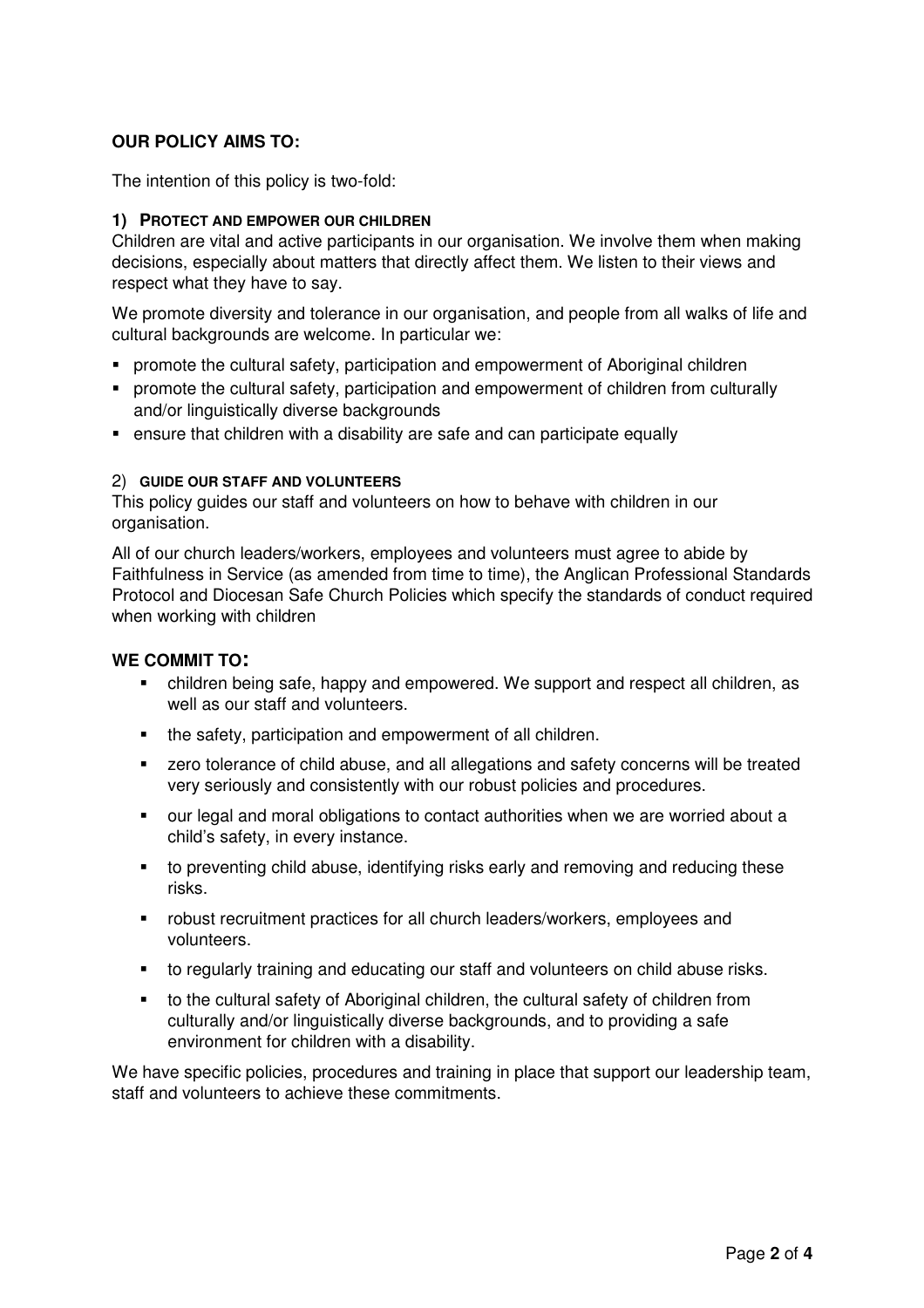## **Recruitment**

We take all reasonable steps to employ skilled people to work with children. Our organisation understands that when recruiting staff and volunteers we have ethical as well as legislative obligations.

All people engaged in child-related work, including volunteers, are required to hold a Working with Children Check and to provide evidence of this Check. Other checks include police record checks or screening as required by the Lay Authorisations Policy or Anglican Professional Standards.

We carry out reference checks and police record checks as per our Lay Authorisation Guidebook.

#### **Training and supervision**

Training and education is important to ensure that everyone in our organisation understands that child safety is everyone's responsibility. This is conducted primarily through the National Council of Churches Safe Church Training Agreement.

Our organisational culture aims for all staff and volunteers, parents and children to feel confident and comfortable in discussing any allegations of child abuse or child safety concerns. Through the Safe Church Workshops, we provide information to assist our staff and volunteers to identify and minimise risks of child abuse.

Through the Safe Church Awareness Workshops, we also encourage our staff and volunteers to: develop their skills to protect children from abuse; and promote the cultural safety of Aboriginal children, the cultural safety of children from linguistically and/or diverse backgrounds, and the safety of children with a disability.

Any inappropriate behaviour will be reported through appropriate channels, including Anglican Director of Professional Standards and Victoria Police.

## **Communication**

The Diocese has a Communication Policy to maintain integrity and safety for all church members and in particular children. Electronic Communication Guidelines are in place to ensure that parent or guardian consent is obtained prior to any communication with children and records are maintained. The guidelines also outline requirements when taking photos or videos of children participating in church activities and require permission prior to publishing.

#### **Legislative responsibilities**

Our organisation takes our legal responsibilities seriously, including:

- **Failure to disclose:** Reporting child sexual abuse is a community-wide responsibility. All adults in Victoria who have a reasonable belief that an adult has committed a sexual offence against a child under 16 have an obligation to report that information to the police.
- **Failure to protect:** People of authority in our organisation will commit an offence if they know of a substantial risk of child sexual abuse and have the power or responsibility to reduce or remove the risk, but negligently fail to do so.
- **Mandatory Reporting:** Reporting to the Commission of Children and Young People, any reasonable belief of 'reportable conduct' (as defined by the Act) within 3 days. This is done via Kooyoora Ltd (as per the Allegations, Concerns, Complaints section below).

Through the Safe Church Awareness Workshops we encourage all staff and volunteers to be ethical reporters.